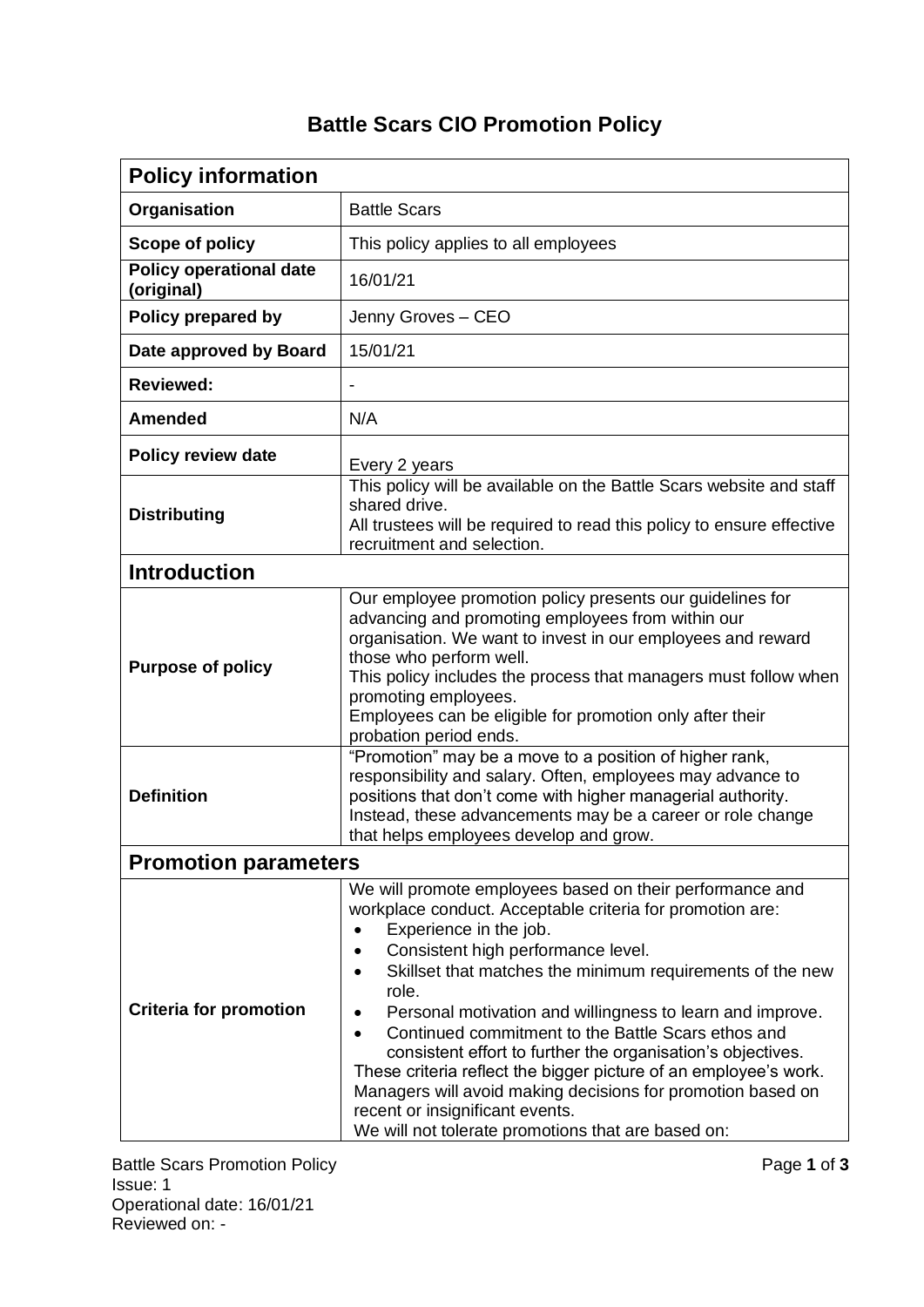|                           | Managers' subjective opinions unsupported by performance<br>$\bullet$                                                         |
|---------------------------|-------------------------------------------------------------------------------------------------------------------------------|
|                           | evaluations                                                                                                                   |
|                           | Discrimination                                                                                                                |
|                           | Fraternization                                                                                                                |
|                           | Favouritism                                                                                                                   |
|                           | Nepotism                                                                                                                      |
|                           | To avoid such incidents, good records of the promotion<br>evaluation process will be kept.                                    |
|                           | Due to the nature of the organisation and the funding-dependent                                                               |
|                           | posts, promotions will occur when:                                                                                            |
|                           | <b>Need arises</b>                                                                                                            |
|                           | A new post has been created<br>$\bullet$                                                                                      |
|                           | An employee has consistently good performance<br>$\bullet$                                                                    |
| When can promotions       | evaluations and their manager deems them ready for the                                                                        |
| occur                     | next step in their career (provided there are opportunities                                                                   |
|                           | for advancement).                                                                                                             |
|                           | Employees are encouraged to express their career plans during                                                                 |
|                           | supervision. Managers should take the supervision notes into                                                                  |
|                           | account when deeming to promote or advance team members.                                                                      |
| <b>Procedure</b>          |                                                                                                                               |
| <b>Advertising</b>        | Depending on the post and the presence of employees who are                                                                   |
|                           | eligible for promotion, the post will be advertised internally                                                                |
|                           | amongst staff and volunteers.                                                                                                 |
|                           | If this does not result in an employee or volunteer applying or                                                               |
|                           | being offered the job, the post will be advertised externally.                                                                |
|                           | Employees who wish to advance their career by applying for a                                                                  |
|                           | higher paid/higher responsibility post will need to fill in the Battle                                                        |
|                           | Scars job application form and respond to the relevant person                                                                 |
|                           | specification.<br>The Recruitment & Selection policy will be followed regarding the                                           |
|                           | application, selection and interview process even if there is only                                                            |
| <b>Selection</b>          | one applicant.                                                                                                                |
|                           | These steps must be carried out:                                                                                              |
|                           | All applications will be considered equally, based on the<br>$\bullet$                                                        |
|                           | post's requirements.                                                                                                          |
|                           | Determine whether an internal candidate has the skills to                                                                     |
|                           | perform the job.                                                                                                              |
|                           | Examine recent supervision notes of internal candidate(s).<br>$\bullet$                                                       |
|                           | Interview qualified internal candidate(s).<br>$\bullet$                                                                       |
|                           | Inform candidate(s) whether they were selected for<br>$\bullet$                                                               |
|                           | promotion.                                                                                                                    |
|                           | Keep records of the application process and note the<br>$\bullet$                                                             |
|                           | criteria with which they rejected/hired an internal candidate.                                                                |
|                           | In some cases and funding permitting, employees' duties,                                                                      |
|                           | authority and autonomy may need to be increased because the                                                                   |
| <b>Career development</b> | nature of their work has changed or they have shown aptitude                                                                  |
| outside of promotion      | and ability to take on more responsibility. These changes may<br>not always come with a formal title change but employees may |
|                           | be awarded a higher salary.                                                                                                   |
|                           |                                                                                                                               |